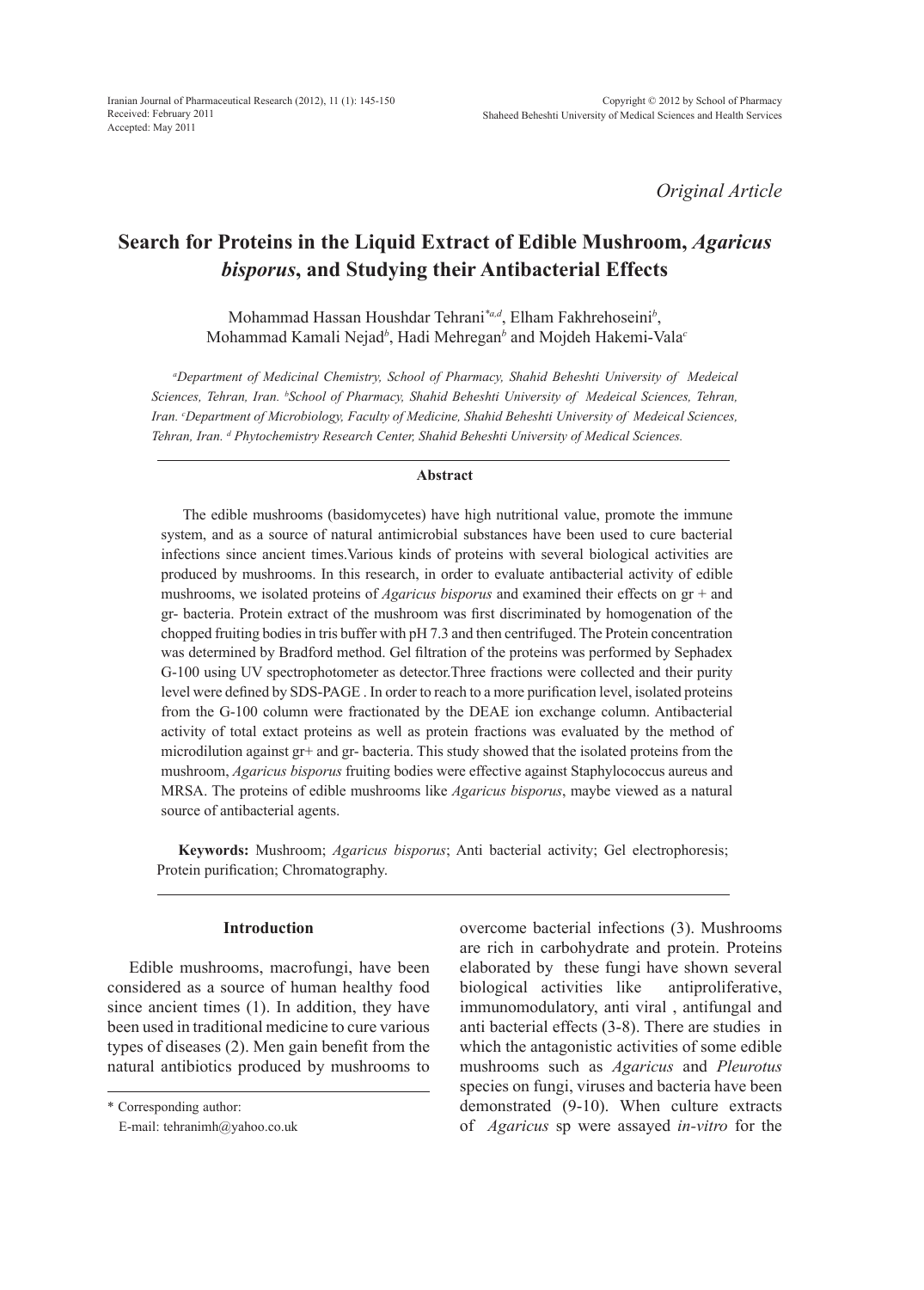

**Figure 1.** Gel filtration (G-100) Chromatography of the total protein extract of Agricus bisporus.

antimicrobial effects, inhibitory action on the gr+ and gr- bacterial growth was achieved (9). *E.coli*, *Enterobacter aerogens*, *Klebsiella pneumoniae* were the most sensitive bacteria amongst the tested microorganisms (10) The aim of this study is to throw more light on *Agaricus bisporus* antibacterial action and to find if its activity is reside in its protein content.The result can emphasize the usefulness of the mushrooms as a natural source of antibacterial agents and may open a window to find alternative compounds to substitute the current antibacterial products which are being ineffective by the bacterial resistance.

## **Experimental**

All chemicals and culture media were purchased from the Merck and Sigma, Germany. The mushroom, *Agaricus bisporus* provided by a local market was originated from Malard city, central province of Iran. Column beds were purchased from Pharmacia Biotech., Uppsala Sweden. UV spectrometer Model 1501 manufacturer was Shimadzu, Japan. AE-6210 slab gel cast producer was Atto Corporation, Japan. Microplate reader, spectra model was from Tecan, Switzerland. Bacteria with various ATCC numbers were collected from the stock cultures of the Microbiological Lab, Faculty

of Pharmacy, Shahid Beheshti University of Medical Sciences, Iran.The bacteria used were: *Staphylococcus aureus*, ATCC 6538; *Bacillus subtilis*, ATCC 6633; *Escherichia coli*, ATCC 8739; *Pseudomonas aeruginosa*, ATCC 9027 and methicillin-resistant *Staphylococcus aureus* (*MRSA*), ATCC 33591.

### *Methods*

# *Extract preparation*

The fruiting bodies of the mushroom (100 g) prewashed with distilled water were chopped into small pieces and homogenized in their two times volume of cold Tris buffer, 50 mM, pH 7.3 (containing 1.5% PVP , 1% vitamin C, 0.15 M NaCl ) and stirred for 2-3 h. The homogenate was then passed through a cheesecloth and centrifuged (4500 rpm, 30 min).The supernatant was made 70% saturation by ammonium sulphate, or added cold acetone (80% v/v) and left overnight in fridge  $(4^{\circ} \text{ C})$ . The proteinous precipitate was collected by centrifugation at  $4000 \times g$  for 20 min (10 g, wet weight) and stored in freezer until when it is used.

# *Column chromatography*

Protein pellet (300 mg) was solubilized in 4 mL of Tris buffer, 0.1M, pH 7.3, and loaded on a Sephadex G-100 column  $(1.0 \times 70 \text{ cm})$ previously equilibrated with Tris buffer. The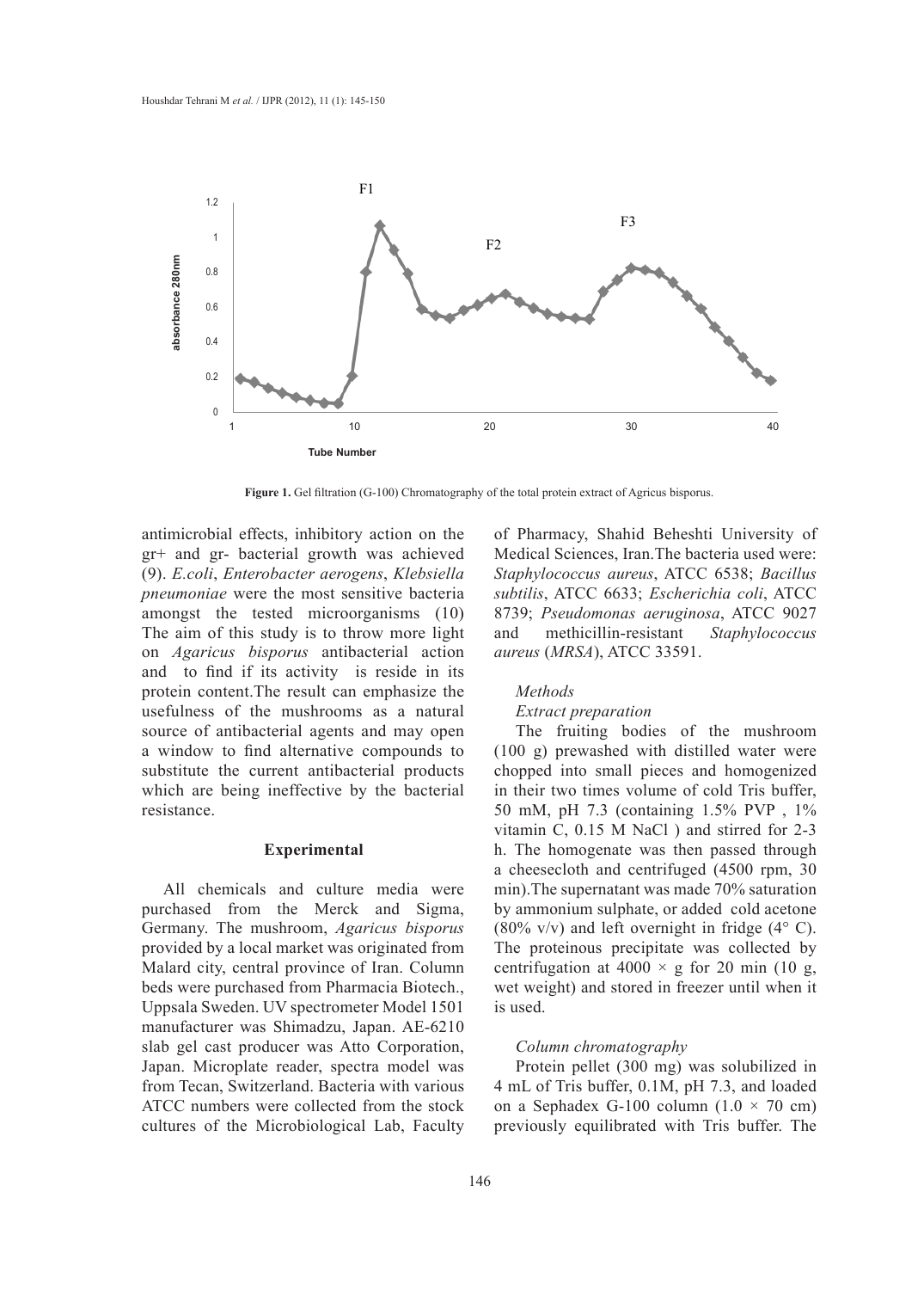

**Figure 2.** SDS-PAGE of fractions eluted from Gel filtration (G-100) chromatography, MW; molecular mass marker proteins, F1-3 ; protein fractions.

column was washed with the same buffer and eluates were collected in 3 mL volumes at the flow rate of 40 mL/h and monitored by UV spectrometer at 280 nm.Three protein fractions were obtained as uv absorption dictated, and their purities were checked by SDS-PAGE. The protein content of each fraction was precipitated by adding cold acetone or ammonium sulphate (70 % saturation) and collected after centrifugation (4000  $\times$  g for 20 min). Protein fractions thus prepared were then redissolved in Tris buffer and used for the antibacterial activity test. Fraction 2 was further purified by subjecting to an ionexchange chromatography column of DEAE Sephadex A-50. Elution condition was chosen as a stepwise salt gradient

#### *Protein detection and determination*

Sodium dodecyl sulphate-polyacrylamide gel electrophoresis (SDS-PAGE)

 was performed on the crud protein extract as well as those protein fractions collected from the two chromatography columns, using the method of Laemmli and Favere (11).

Molecular weights of the protein samples were determined by comparison with the molecular mass marker proteins. The protein content of each fraction was calculated by the method of Bradford (12) using BSA as the standard protein.

## *Assay of antibacterial activity*

Antibacterial activity of *Agaricus bisporus* protein extract and its fractions was examined against several species of g- and g+ bacteria. The antibacterial test was carried out by the 96 well microplate-based broth dilution method (13). Moller Hilton Broth was used as the liquid culture media for bacteria. Primary bacterial suspension for microplate test was made as 10<sup>6</sup> cfu/mL concentration in MHB (14). The primary protein sample was prepared as 3.2 mg/mL concentration in MBH.

Preparing the microplate.:100 µL MBH was added to the each well of columns 2-6.

|   |       |       | $\mathbf{R}$ | $\overline{4}$ |       | 6     |       | 8     | Q     |
|---|-------|-------|--------------|----------------|-------|-------|-------|-------|-------|
| A | 0.950 | 0.995 | 1.107        | 1.117          | 1.130 | 0.867 | 0.053 | 0.382 | 0.058 |
| B | 1.828 | 1.659 | 1.648        | 1.579          | 1.507 | 1.462 | 0.052 | 0.391 | 0.059 |
| C | 0.590 | 0.562 | 0.521        | 0.450          | 0.408 | 0.248 | 0.052 | 0.382 | 0.068 |
| D | 0.569 | 0.507 | 0.475        | 0.432          | 0.410 | 0.245 | 0.053 | 0.389 | 0.058 |
| E | 0.850 | 0.804 | 0.743        | 0.651          | 0.597 | 0.604 | 0.051 | 0.388 | 0.059 |

**Table 1.** Antibacterial effect of total protein extract of *Agaricus bisporus* on some bacteria ( OD measurement at 570 nm).

A: Bacilus subtilis, B: Pseudomonas aeruginosa, C:Staphylococcus aureus,

D: Methicillin-resistant Staphylococcus aureus (MRSA), E: E.coli,

(A-E):1:Protein (1600mcg/mL),2:800 (mcg/mL),3:400 (mcg/mL),4:200 (mcg/mL),

5:100 (mcg/mL), 6: Microorganism, 7: MHB, 8: protein , 9: Amikacin (100 mg/2mL).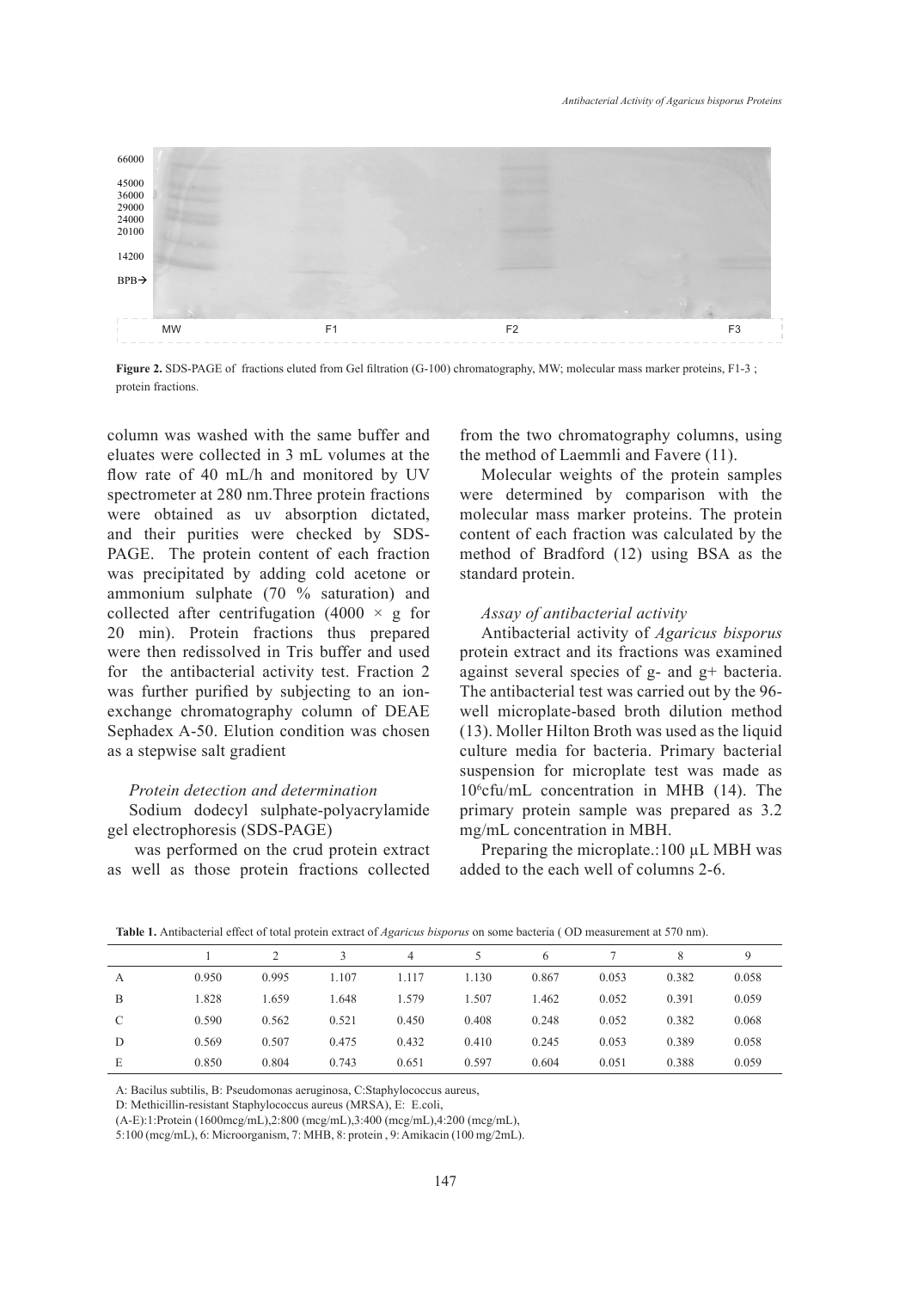

**Figure 3.** SDS-PAGE of fractions eluted from ion-exchange (DEAE-A50) chromatography with a stepwise salt gradient on F2, MW molecular mass marker proteins 0.25, 0.5 and 0.75 show molar salt in Tris buffer MW;molecular mass marker proteins, 0.25, 0.5 and 0.75 show molar salt in Tris buffer. chromatography with a stepwise salt gradient on F2, MW;molecular mass marker

The wells of columns 1, 2 and 8 were then filled each by 100 µL protein sample. Following mixing, 100 µL protein sample, as 2 times diluted in the wells of column 2 was transferred from column 2 to 3. Again, 100 µL diluted protein sample from column 3 was transferred to column 4 and the process of sample dilution was continued for column 5. From column 5, 100  $\mu$ L sample was taken and discarded. Now, 100 µL bacterial suspension, prepared as above, was added to the each well of columns 1-6. Column 6 was considered as the bacterial growth control. Column 7 was filled with 200 µL MBH and column 8 was prepared with 200  $\mu$ L protein sample, in order to be considered as the medium sterility and protein sample sterility controls, respectively. Finally, column 9 was constructed by 100 µL MBH containing Amikacin (32 µg/mL) plus 100 µL bacterial suspension, as a positive antibiotic marker control. It should be mentioned that each row of the microplate prepared as above was allocated to one strain of microorganisms. The microplate was then covered and protected from dehydration with a plastic bag and incubated at 30-35º C for 24-72 h. The amount of microbial growth was measured at time intervals at 570 nm absorbance by the Elisa reader

## *Determining IC%*

The percentage of inhibitory concentration of the mushroom protein samples was determined according to the formula as follows;

$$
IC\% = \frac{OD_{w} - (OD_{a} - OD_{c})}{OD_{w}}
$$

Where  $OD_{w}$  is the absorption of the bacterial growth control,  $OD<sub>c</sub>$  is the absorption of sample containing only protein as a control, and  $OD$ <sub>a</sub> is the absorption of bacterial suspensions containing different amounts of mushroom protein.

# **Results and Discussion**

The antibacterial activity of, *Agaricus bisporus*, was studied against several species of bacterial pathogens. Table 1 shows the inhibitory effect of an aqueous total protein extract of the mushroom on the growth of some common microbial pathogens. It can be seen that with the reduction of protein concentration from column 1 to 7, bacterial growth increased except for *B. subtilis*. The effect was more pronounced on *S.aureus* and *MRSA* This is demonstrated by % IC determination in Table 2.

The increased antibacterial activity versus decreased protein concentration may indicate

**Table 2.** Inhibitory concentration (IC%) of the total protein extract on *S.aureus* and *MRSA.*

| (Concentration(mcg/mL   | 1600   | 800  | 400 | 200         | 100             |
|-------------------------|--------|------|-----|-------------|-----------------|
| IC% for <i>S.aureus</i> | $16$ . | 27٪  | 44% | 72.<br>۰ سا | 90 <sup>7</sup> |
| IC% for <i>MRSA</i>     | 26%    | 517. | 654 | 82%         | 92 <sup>7</sup> |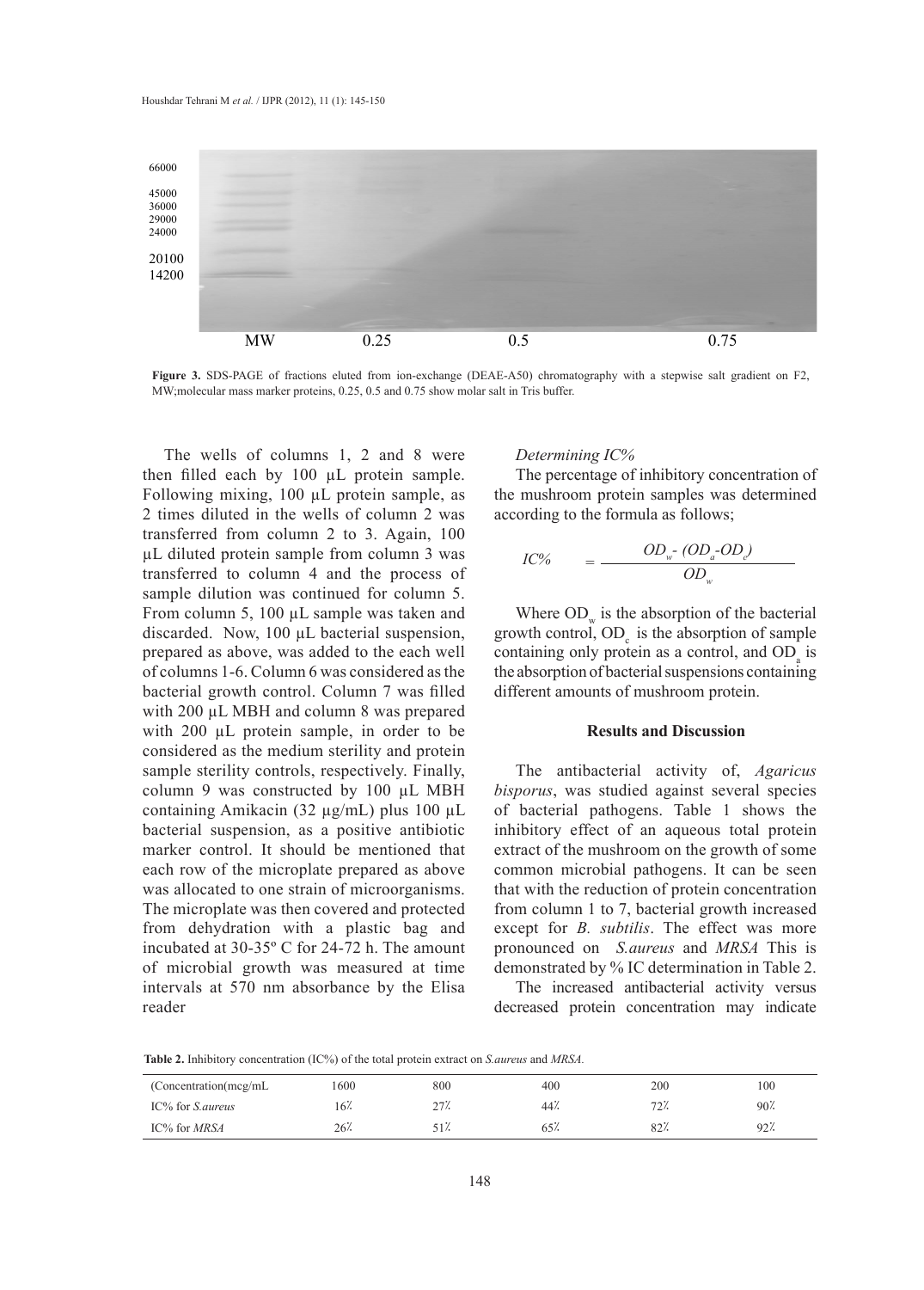

some steric effect of surrounding inert (or inhibitory) proteins covering the active protein(s) ingredient. Gel filtration of the total protein by G-100 column gave three fractions,  $F_1$ - $F_3$  (Figure 1) as UV absorbance at 280 nm indicated. All three fractions were carried out for antibacterial activity experiments.  $F_1$  and  $F_3$  did not have a noticeable activity against the bacteria species tested, but  $F_2$  gave some antibacterial activity (results are not shown). The gel electrophoresis, SDS-PAGE, run on all three fractions indicated that  $F_2$  is the mixture of several proteins (Figure 2), so further purification of  $F_2$  was carried out using DEAE-A50 ion-exchange column with a stepwise salt gradient elution.  $F_2$  gave almost a pure protein fraction appeared in the tris buffer eluent containing 0.50 salt concentration, as this was demonstrated by SDS-PAGE. (Figure 3).The molecular weight of this protein was calculated as 22500 Dalton. Antibacterial activity test on the purified  $F_2$  showed that more than 50% growth inhibition of *S.aureus* as well as *MRSA* can be reached.at the protein concentration of 100 µg/mL. The results are shown in Tables 3-4. These results also infer that the fungal protein has only inhibitory effect on the bacterial species since less protein

concentration gives less IC%, *i.e*; the bacterial growth is higher (compare columns 4 and 5 with column 1 in Tables 3 and 4), so the possibility of the fungal protein having any nutrient effect on bacterial growth is rejected. The relative thermostability of the protein may be also inferred by the antibacterial activity test used.

The present study showed that *Agaricus bisporus*, an edible mushroom with its enriched protein can have antibacterial properties against some important bacterial pathogens The biological activities of mushrooms have been published by several authors.These properties include antifungal, antiviral and antibacterial activities (6-7,15-18). Mushrooms also have an inhibitory effect on the proliferation of some cancerous cell lines (19,20) The mushroom, *Agaricus bisporus*,has been studied for some biological properties. It was demonstrated that lectin produced by *A.bisporus* has hemagglutinating as well a s antiproliferative activities (19, and refs therein). Some researchers studied on the antibacterial activities of the aqueous and organic extract of the mushroom fruiting bodies (figure 4), but it was not clear that this activity resides in which part of the

**Table 3.** Antibacterial effect of protein F2 of *Agaricus bisporus* on bacteria (OD measurement at 570 nm).

| 8     |       |       | $\overline{\phantom{a}}$ | 4     |       |       |       |  |
|-------|-------|-------|--------------------------|-------|-------|-------|-------|--|
| 0.160 | 0.053 | 0.258 | 0.279                    | 0.259 | 0.237 | 0.211 | 0.194 |  |
| 0.158 | 0.052 | 0.281 | 0.250                    | 0.232 | 0.210 | 0.195 | 0.182 |  |

A: MRSA, B:Staphylococcus aureus

(A-B):1: Protein (1600mcg/mL), 2: 800 (mcg/mL), 3:400(mcg/mL),4: 200(mcg/mL),5:100

(mcg/mL) ,6: Microorganism ,7: MHB, 8:pprotein,9:Amikacin(100 mg/2mL)